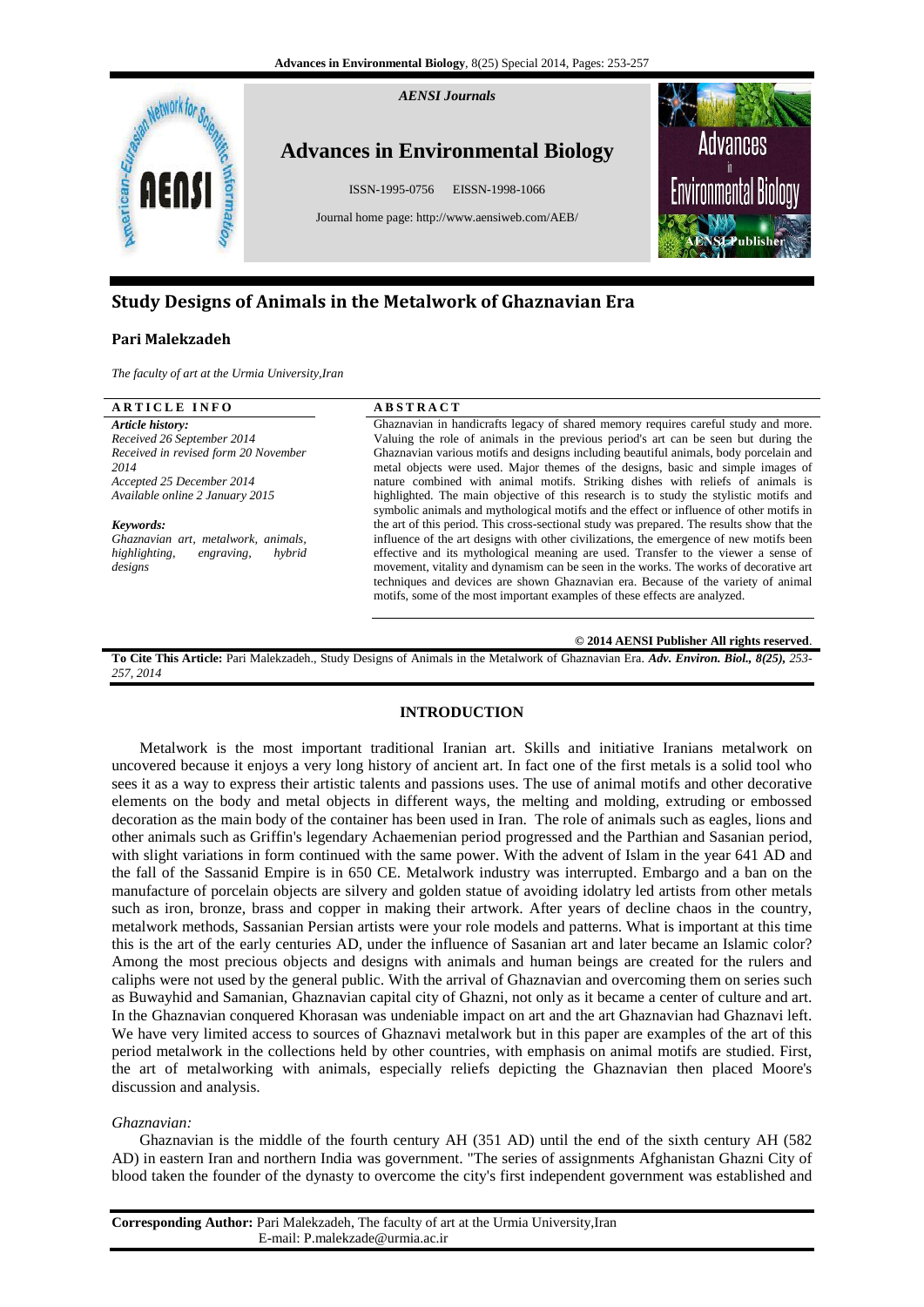#### 254 **Pari Malekzadeh, 2014**

#### **Advances in Environmental Biology**, 8(25) Special 2014, Pages: 253-257

it was chosen as its capital. The evidence suggests that the city of Ghazni, business center, and craft had been probably why this city his capital was Ghaznavian and the city of Ghazni, the Ghaznavian ruler was known. Sultan Mahmoud Ghaznavi and his son, Sultan Masoud is most of the kings of this dynasty, with successive conquests of territory to the extent of giving. In the latter half of the fourth century the Ghaznavian conquered Khorasan income. "Mahmoud the Ghaznavi dynasty Samani dynasty during his reign is Safari, al-Ziarat, Buwayhid to be extinct. Ghazni's beautiful capital of all the caravans of merchants and artisans draw master, where they performed "(Ibid, p. 686). Ghaznavi rulers of the city's cultural centers and art, and the revival of Persian art are assigned by the Samanid era. Ghaznavian, like other invaders were the color and flavor to your art. Masoud I of Ghazni after the dynasty's inability to provide sometime later, the scope of his rule was limited to parts of India and Afghanistan and Khorasan Seljuks conquered income. Nevertheless, the Ghaznavi and Seljuk rulers were friendly, so that the last king of Ghaznavian, Seljuk Sultan Sanjar Bahram Shah was sponsored by the city of Ghazni. He was trying to train his contemporary poets and of the grace of the Sultan, Sultan Sanjar surpass. In this era of invasions and incursions, despite successive rulers Ghaznavi, was revived in some industries and the arts, especially metal. Also because of the Ghaznavian conquest of Iran to Afghanistan and India also expanded industry.

## *Ghaznavian's metalwork Art:*

"Ghazni in the eleventh century was an important center of silver work. Silver diversity in this period represents the number of silver centers " [8]. On the other hand, it should be noted that the Ghaznavian, supported by the Abbasids came on. "Ghaznavian in Ghazni vied with Baghdad as the center of culture and knowledge. Achieving this series are metal-rich and strong tradition of metalworking in Iraq, the Islamic world's most precious metalworks that was produced within the Empire, guaranteed. Note Gardizi in the middle of the eleventh /fifth century, luxurious courts organized by Mahmoud, very splendiferous describes Ghaznavian ruler. "(Ibid, p. 56) In the course of artificial metal containers with different functions and also gained especially with access to cities such as Khorasan and Herat in the series and metal-rich regions of the Ghaznavian was also skilled metalworkers this. Metal inlay in the early period of Islam by the Sassanian metalworkers were performed. It is the Islamic period brass inlay decorates the significant progress that may apply more to provide the artist. In many dishes belonging to the fifth and sixth centuries AD, the inlay and bronze in the body of the metal containers became common practice. " External in the middle of the eleventh /fifth century , possibly in Ghazni, the capital Ghaznavi, the number of objects made of bronze with tin as the high percentage of beverage containers, water jug, bowl and wash basin related to his age, his name. The fragility and vulnerability of the metal, used to create the dome holes and troughs provided with teeth. But many of the valuable container, with pictographs that, there are sculptures carved with designs "(Ibid, p. 60). "Despite the political instability in the eastern Iran, a number of excellent metalworking with brass inlay sheet and with silver and copper reached a peak of perfection had produced the most magnificent examples metalworking objects in the Islamic period remains. It works in about a year 1170/566 and 1220/617, particularly in Herat, one of the most important cities of the Empire Ghori were made. "(Ibid, p. 72)

Although the Seljuks and Ghoryan of political opponents were Ghaznavian the works belonging to each of the areas of visual and technical features are similar and the impact of art in this region (province of Khorasan), which was once the domain of the Ghaznavian, good to see, so that in many cases, metal works and Seljuk Ghori of Ghazni is difficult. Because these areas are highlighted in the application forms and living creatures on the body metal objects mimic nature, their skills. "Mahmoud likely to beautify the capital, artists and professionals from the areas conquered by Arabs has collected. Fundamental factor in the culture of this land, not long after the Arab conquest of the Persian traditions revive the plant went down, but after the eighth century residence/second calendar with all emerged victorious [2]. Effect of Sasanian art, Islamic art, especially during school Khorasan metalwork simply i.e. metalwork Sasanian tradition can be seen in the container construction Khorasan. Given that the scope of Ghaznavian in Khorasan was the impact of the Seljuk art is evident in the art Ghaznavi.

#### *Study of animal motifs:*

Reliefs of animals and objects with different functions in the body, some dishes were common in ancient Persia. Iran animal motifs in different historical periods commensurated with the prevailing opinion in every region and religion and take special efficiency. Obviously, the Achaemenid belief in magical power of these animals were and the influence of religious beliefs or magical motifs are done. During the Parthian Iranian art in conjunction with Greek art changed and animal motifs were closer to nature. During the Sassanian also using animal motifs decorate the body and metal objects popular and animal motifs with symbolic meaning and analogous to that used in the royal hunting scenes, they are rarely seen. Many works of art metalworking decorated with motifs of surviving animals and birds and plant motifs, in relation to the nature of the Iranian Art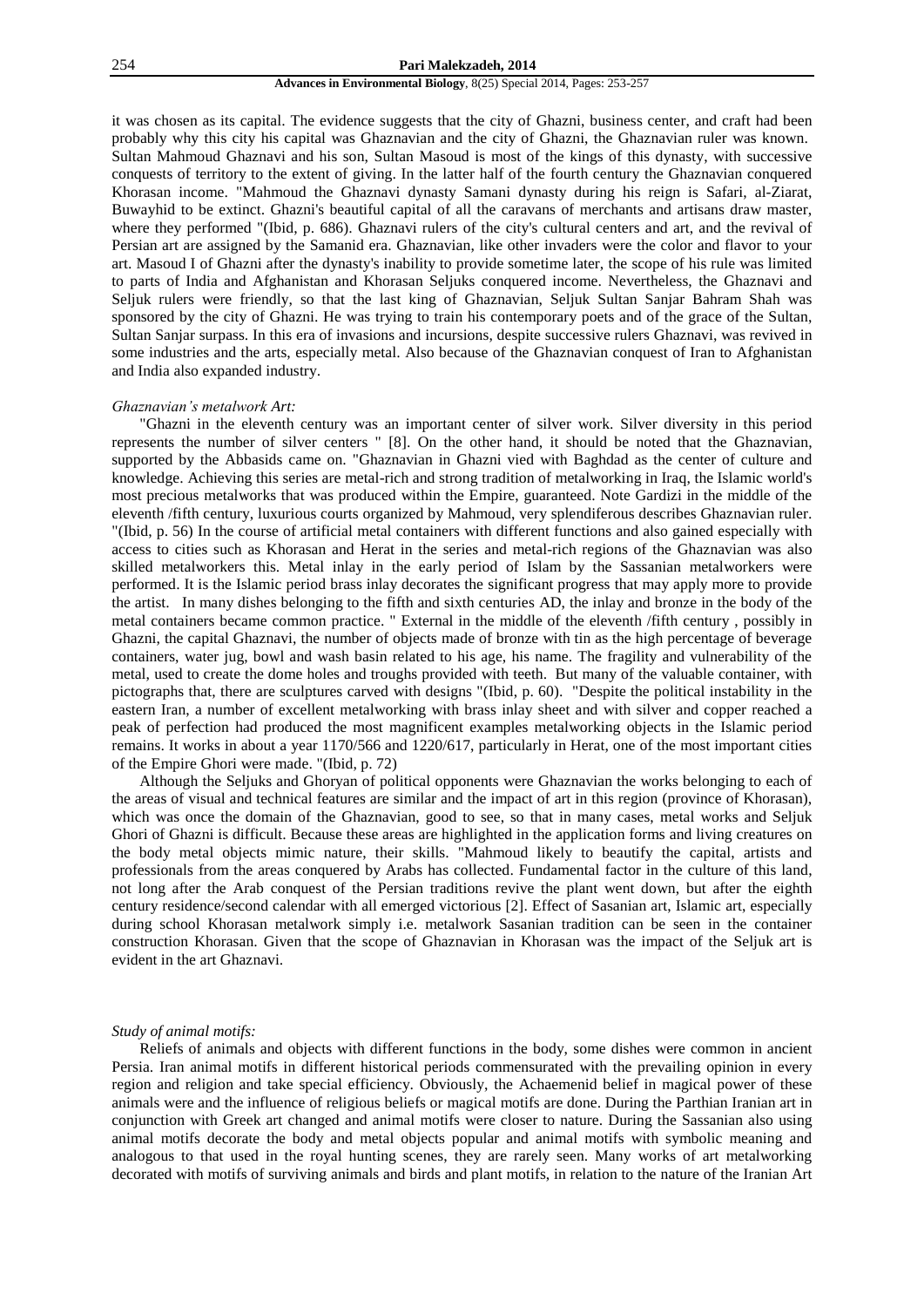#### **Advances in Environmental Biology**, 8(25) Special 2014, Pages: 253-257

features beautiful Kofi along those lines and images are human. Animal motifs, designs used in the decoration of the main metal of the fourth century and later periods it.

Arts and crafts in particular if the Ghaznavian took. Despite the adoption of practices Sasanian art, artists, genres, Muslims were also involved. Ghaznavian in the hands of a handful of metal, but what remains is a place of reflection and study. It is estimated that in most cases, metal objects dating to the sixth century AH / twelfth century AD during the rule of the Ghaznavids belong. It works on the production of metal show Ghaznavian territory. David collection of valuable works of Islamic art is located in Denmark. Among these works, exquisite works of art can be seen metalwork Ghaznavi. Metal works that are discussed in this article works with animal motifs are highlighting or carving and David kept in the Museum of the metal body of work is a form of animals and the workmanship and metal art that reflect the influence of Khorassan and other areas under the Ghaznavian rule. Although many works of this period are not known but long cylindrical Candlesticks and heavy container remains from this period on which forms of birds and wild and domestic animals and other roles as has been highlighted. Figure 1 show the basic candlestick carved with copper wire. The candlestick with beautiful motifs of lions, rabbits and animal mythical bird with a human head, is highlighting. The form of a sheet-formed brass that has been completely hammered and one of the most important techniques in the art and metalworking is art. "The first sample contains copper in bronze, the Samanid era in Western Turkestan, and it is the remains of Sasanian art. The new generation of art, active Khorasan at the head sees these activities. Etching technique on silver and copper in the eleventh and twelfth centuries AD achieved brilliant results. At the same time in the northern parts of Mesopotamia and Kurdistan, and Candlesticks bronze ewer made and their external surface covered with a row of raised relief valve or a dove "(konnel, 1968, pp. 88-89). Water sprayed from brass (Figure 2), is an excellent example of brass objects with beautiful reliefs of animals belonging to the East, Iran or Afghanistan. Examples of such designs at the base of the candlestick from the fifth and sixth centuries AD can be found in Iran. Lions and birds are perfectly highlighted and hammered. Among them, various types of fibers interwoven with silver and copper inlay can be seen. The animals are placed in consecutive rows and fits perfectly with the form and structure of the container body is made to show the skills of its creator. Lion artwork ever being able to brave battle with other animals or seen as a symbol of bravery, courage and fierce used but what makes these works draw attention inactivity is rapacious animals absolutely no move to do is look forward. "The Lion King has been considered a powerful animal predators and Iranians and often a symbol of glory and the glory, dominion, power, and the glory of kings is known " (Khodi, 2006, p. 97). "In the Islamic era, the lion as a symbol of strength and courage of the Iranian intelligence function remained and new finds and soon turned into one of the traditional elements of a new religion "(Ibid, p. 100). In this work, unlike what we saw in the past, lion is not offensive and the chase or are swallowed or rip another animal but the animal can be considered as the guardian and protector. Motifs that more work can be seen in the eagle. Eagle is one of the motifs of ancient art very much. Given the examples at hand motifs, especially bird's eagle embossed on metal decoration of Ghaznavi has spread. And most importantly, the rows are arranged around the line or the rest of the dish. The bird flew fast and most powerful birds of the sky. In defining the visual characteristics of the resident eagle looking forward beak wide, with rounded decorative motifs on the chest and wings are closed. The eagle does not hunt, contrary to what has been seen in more plays the role of guardian and protector. Combine the milk animal symbol animal king and ruler of the sky eagle symbol on the container effects artist reveals the fascinating world of animals. Decorations are on the margins of the visible objects with shapes of animals, hunting and nature scenes. Throw in all the forms of animal and vegetable forms imprinted. These motifs can be identified to a specific symbol like what we saw in the pre-Islamic attributed. The political, social and religious rulers of competition in the sense of art can be a factor in the formation of these motifs. "Simply bursting strength facilitated the Sasanian imitate them, as a general nature and symbolic representations rather than specific aspects of their realistic it was effective [1].

Decorative plates shaped like fish (Figure 3) of thin sheets of rice belonging to the second half of the twelfth century AD, the David Collection in Denmark are kept. Iranians believe it is likely that fish from fish form is a symbol of fertility. Decorations on the edge of the container prominently are seen. Images of animals such as foxes, dogs and rabbits and birds with elegant style and excellent with plant motifs are known. The relief of the dynamism and vitality and escape the animals are on display. Animals at the scene lacked a sense of strength and flexibility, and much work has been tortuous. In this scene the artist is no longer adheres to the old tradition of hunting scenes, no longer has a violent past. Among animals, flowers and plants, in overrun mode is a sense of movement across the border during the transfer. What is the effect of all the attention the role of Griffin in the box in the center of the circular container. The mythical best form and conceptual developments is in the history of art. These motifs are largely taken from the Sassanid art but its role in body form and shape similar to the Sassanian prototype head. "During the Sassanid a bird is commonly known as the Phoenix Sassanid. This bird is a combination of series valve body like a dog or a lion with eagle's wings and claws and tails of some peacock feathers. The giant bird of mythology and Persian Sassanid art in general in all of metal, stone and textiles can be seen concept of happiness and good delivery of its owner's life "[5] form a human head on the body of the Griffin can sense it differs from the Sassanid sample and the wisdom and insight of human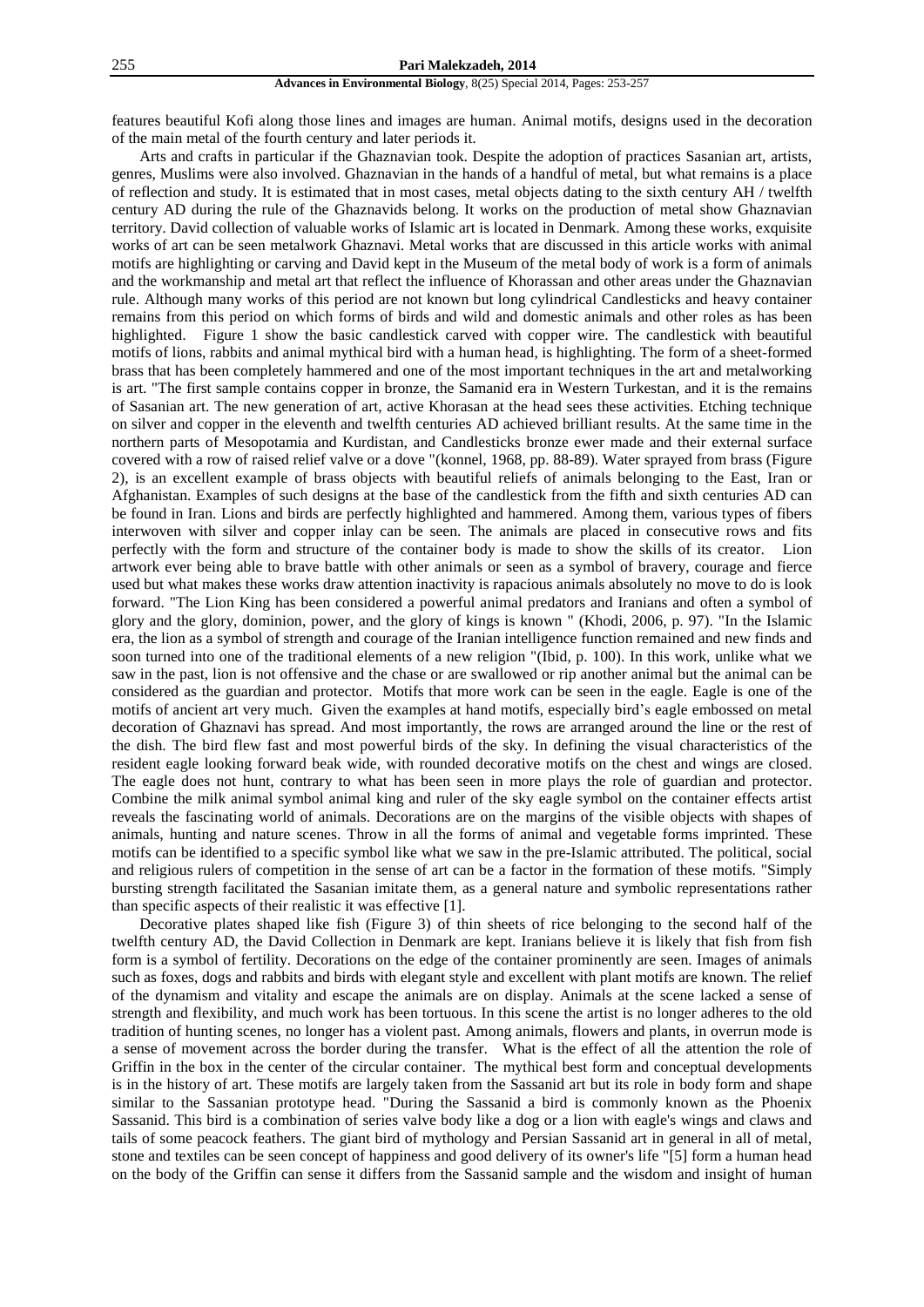### 256 **Pari Malekzadeh, 2014**

### **Advances in Environmental Biology**, 8(25) Special 2014, Pages: 253-257

and animal power was superior to them. If half of the human face in a halo of sanctity which can be introduced in Islamic art and it can be seen from the effects of the Baghdad school. "During the Sassanian Griffin on textiles and containers of luck, and happiness of life for its owner." (Ibid, p. 101) The same concept applies in this dish. Undoubtedly in this role is to follow the example of the Sassanid. In all designs, combining elements of objects used in the body of plants and animals have been used. "The relationship with nature is one of metalworking's properties, but after the sixth century AD, little stressed animals back into the plants and flowers" [4]. Circlet of gold kept in the museum belonging to the Ghaznavian period (Figure 4). The relief of a very beautiful image of a bird with a man (woman) is carved on it. A bird with human head from the second half of the fifth century AD was also represented in Islamic art Ghaznavian and Seljuk for 2 centuries of art objects and metal containers used (in pictures 1 and 4, we can see these motifs). Bird with human head mongrel nature symbolizes power and magic in the role of protector and guardian. It was also used in things like astrology. Ring with such characteristics in the seventh century gradually disappeared.

## *Conclusion:*

Studies will be clear that the impact of the culture and civilization of the countries conquered by Arabs and other minorities who live in the neighborhood, people in the arts and culture is undeniable. In handicrafts, precious metalworking containers have a special place. At the beginning of the Sasanian style common in the art of metalworking, but later was incorporated Islamic style using themes and archaism of the Sasanian period before the period Buwayhid and Samanids in Iran, under ordinary Iranians. These themes continued the Ghaznavian era. Influence of Sassanid art on the art Ghaznavi in the image of birds, Griffin, milk and other domestic and wild animals can be seen in abundance. The Ghaznavian metalworking decorations can taste local artists Khorasan and Herat observed. Given that under the Ghaznavian in Khorasan and Khorasan metalworker metalworking industry had his tongue continued in metalworking industry and art seen Ghazni. Following the style of the Ghaznavian conquered by Arabs and craftsmen and artists gathered in the capital of the region was conquered by Arabs. Age Ghaznavian in Khorasan use of animal reliefs were common, especially in the sixth century reached its peak. Animal motifs in the works of more flexible and easier than before, and the other have wrought its former glory and strength, and not violence.

*Pictures:*



**Picture 1:** Candlestick, brass embossing, Engraving silver and Engraving copper, East Iran or Afghanistan, 1150-1200 AD. From the collection of David.



**Picture 2:** Sprinkler of brass, hammered by skilled and relief ornaments with silver and copper inlay. Artifacts from the East Iran or Afghanistan, the second half of the twelfth century, height: 15.3 cm. From the collection of David.